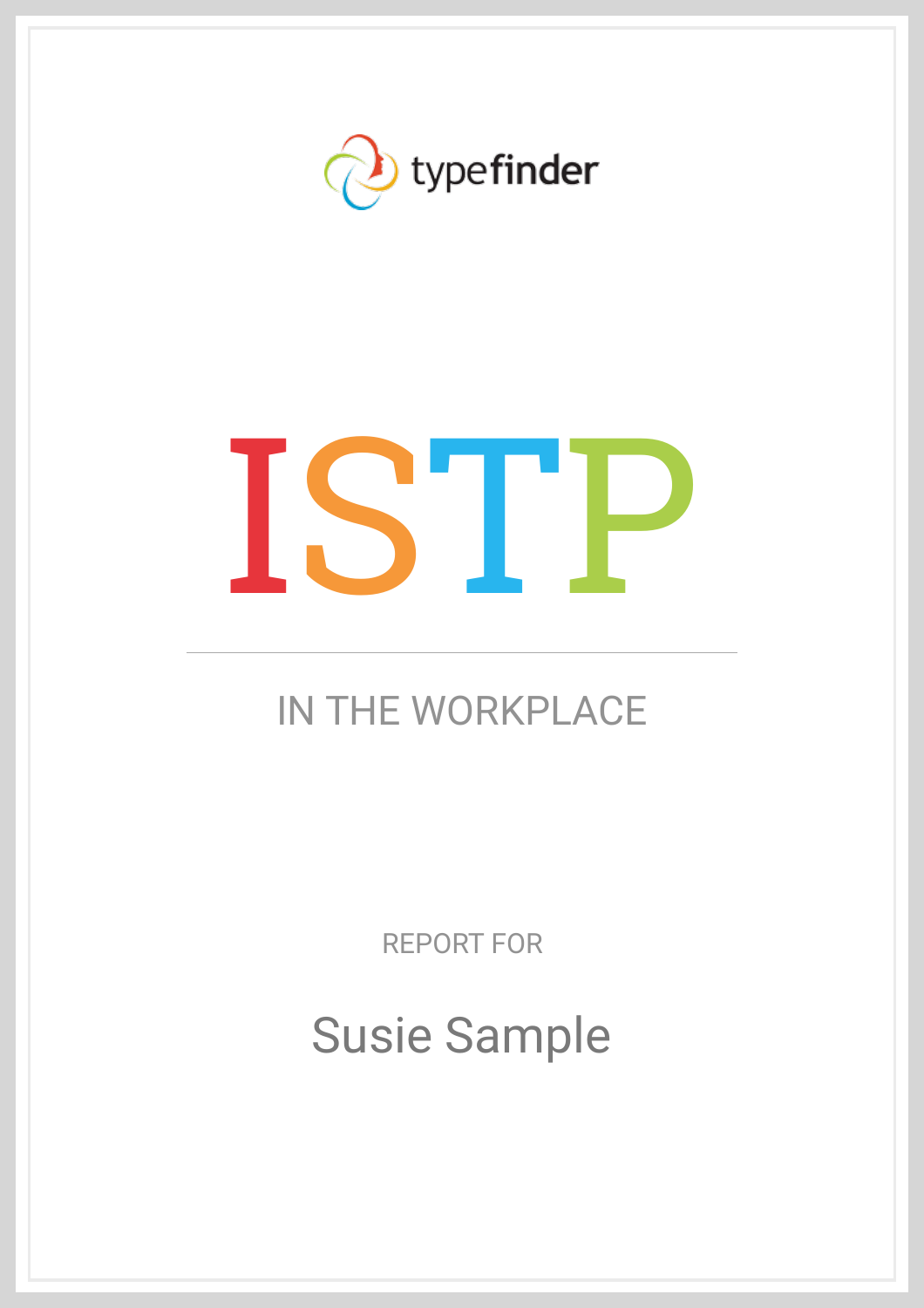## HOW THIS REPORT CAN HELP YOU

This report uses your results on the TypeFinder assessment to describe how you are likely to approach and deal with various situations in the workplace. The TypeFinder assessment is based on the theory of personality types developed by Katharine Cook Briggs and Isabel Briggs Myers, who were students of the work of psychologist Carl Jung.

Personality typing posits that many of the valuable differences between people that are observed in everyday behavior are the result of natural personality preferences. If these differences can be appreciated and understood, people can discover new ways to work and interact with others more effectively.

Specifically, this report will help you:

- Discover how your personality preferences guide you in the workplace
- Improve teamwork and communication as you gain awareness of those who may approach projects and decisions very differently to you
- Acquire more successful strategies for approaching and resolving conflict
- Explore the leadership style you use in a professional setting and how others might perceive and react to it
- Identify the most and least helpful ways for dealing with stressful situations
- Open up opportunities for development and growth.

As you read this report, bear in mind that the TypeFinder assessment identifies your natural preferences, not learned skills or abilities. Regardless of your level of accomplishment in certain tasks, you will work better and be more satisfied if you are able to work in a way that complements your natural preferences. If you have to work outside your natural work style for long periods, you may find yourself becoming more anxious, and less productive as a result.

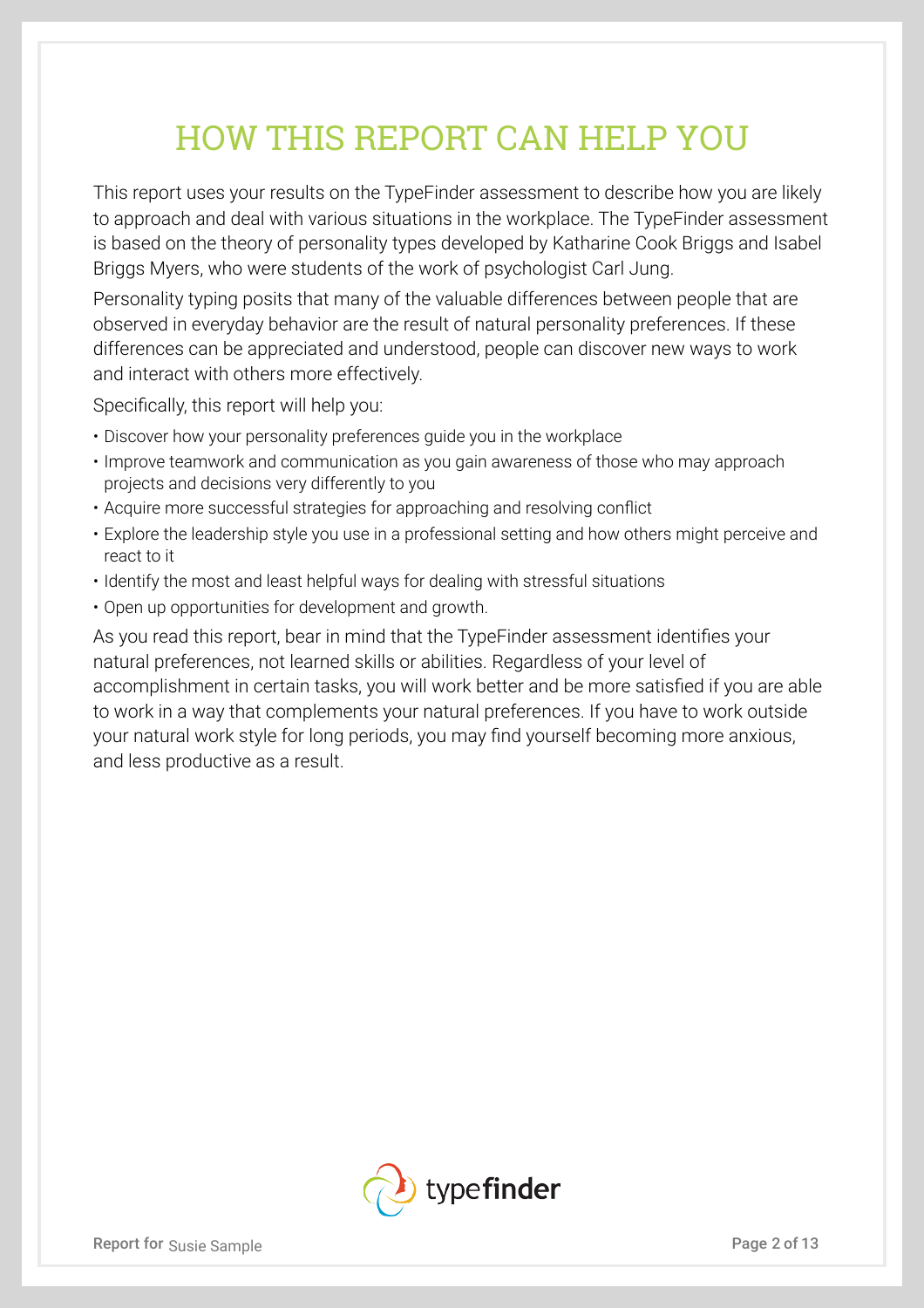## YOU'RE AN ISTP

ISTP stands for Introverted, Sensing, Thinking, Perceiving. Each letter of your personality type describes a key aspect of who you are.



#### INTROVERSION

Your Energy Style

- Independent
- Self-reliant
- Reserved
- Cool

Your energy style is Introversion (in contrast with Extraversion). This dimension describes how you manage your energy.

Introverts are energized by being quiet, reflective, and calm. They maintain a distance from the outside world and prefer to conserve their energy rather than expend a lot of effort seeking excitement.

#### You enjoy:

- Contemplating ideas and experiences
- Being in calm surroundings
- Exploring a subject in depth
- Reflecting on thoughts or feelings
- Maintaining distance and privacy
- Quiet and solitude

#### SENSING

Your Cognitive Style

- Realistic
- Hands-on
- Grounded
- Mechanical

Your cognitive style is Sensing (in contrast with Intuition). This dimension describes how you process information.

Sensors process information in a concrete, realistic way. They focus on observing and recalling facts and details.

You like to focus on:

- Observing sights, sounds, sensations
- Noticing details
- Experiencing the present moment
- Concrete, provable facts
- Realism and practicality
- Knowledge from past experience



#### THINKING

Your Values Style

- Logical
- Objective
- Unbiased
- Pragmatic

Your values style is Thinking (in contrast with Feeling). This dimension describes your orientation to personal values.

Thinkers value logic, competence, and objectivity. They believe that every person has a responsibility to take care of him or herself.

#### You are concerned with:

- Using logical reasoning • Being unbiased and impartial
- Considering costs and benefits
- Seeking consistency and iustice
- Keeping a competitive edge
- Making objective decisions



#### PERCEIVING

Your Self-Management Style

- Responsive
- Spontaneous
- Flexible
- Active

Your life style is Perceiving (in contrast with Judging). This dimension describes how you organize your life.

Perceivers like freedom and spontaneity. They have a carefree attitude towards life and would rather be flexible than structured.

#### You prefer to:

- Follow the whims of the moment
- Make the rules up as you go
- Have the freedom to be flexible
- Brainstorm options
- Do things when inspiration strikes
- Go with the flow and enjoy surprises



- 
-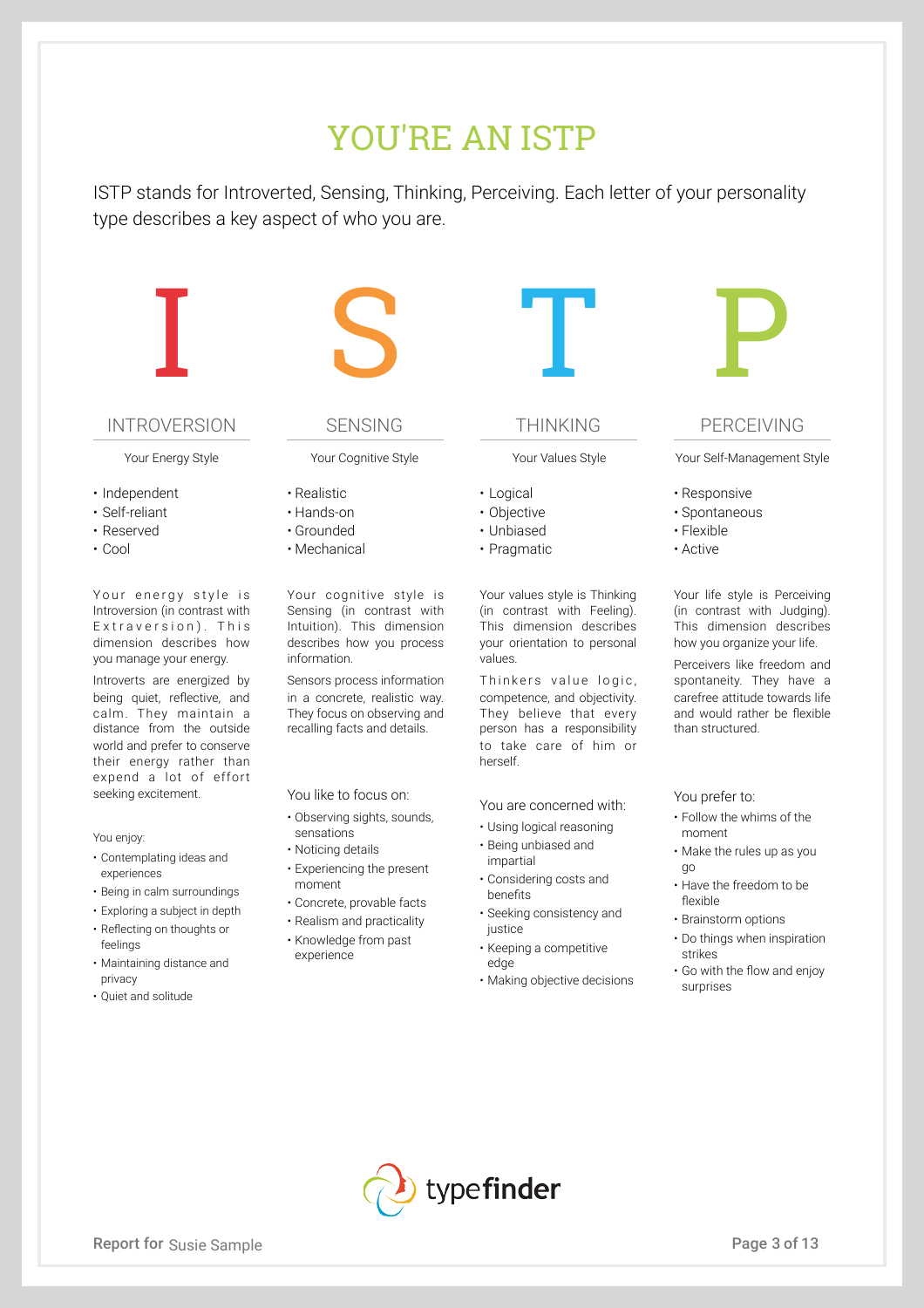## YOUR PERSONALITY AT WORK

As an ISTP, you are logical, adaptable, easygoing, resourceful and spontaneous with an interest in troubleshooting. You have a strong desire for "doing" over discussing and focus on completing tasks without unnecessary effort. Practical and responsive, you are good with your hands and often achieve mastery in the operation of machines, instruments and equipment. Structured workplaces can be a problem, however, since you treasure the freedom to do things your own way.

#### Key motivators

- "Doing" certain aspects of a project
- Understanding how things work
- Tackling crisis situations in a calm and efficient manner
- Following your own lead

#### Core values

- Practicality
- Resourcefulness
- Action
- Spontaneity

#### Ideal work environment

- You work best when you have full autonomy and can complete your work according to your own timeframe
- You loathe highly structured environments and are generally not productive when asked to follow rules, precedents and procedures
- You work better alone in a private, almost solitary environment where you can strictly control access to your colleagues and other distractions
- You feel stifled or bored with repetitive tasks and prefer a proactive environment that is focused on spontaneity, variety and action

#### Preferred work tasks

- Taking things apart and seeing how they work
- Providing realistic solutions to problems
- Hands-on work that produces immediate and tangible results
- Practical crisis management
- Things you contribute to the organization
- Offering the practical viewpoint based on common sense
- Challenging inefficient processes and coming up with actionable plans
- Accomplishing here-and-now tasks with action and enthusiasm
- Finding the simplest way to complete a task

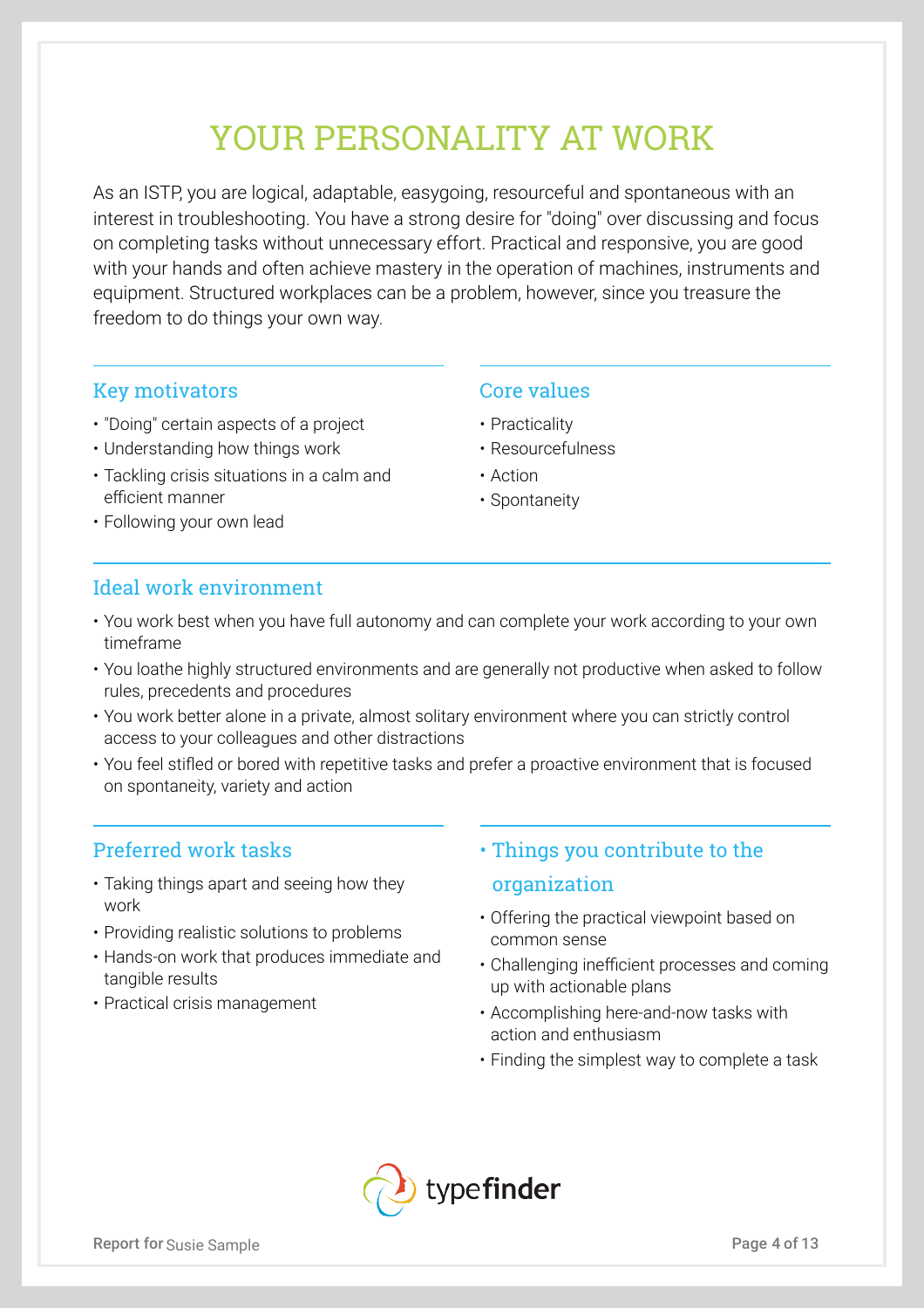## WORKING WITH A TEAM

For ISTPs, teams are all about taking action to solve a problem. You tend to focus more on the task to be completed than on developing team relationships, often going out of your way to avoid team meetings that you perceive as serving no immediate and practical purpose. Laid-back and nonjudgmental, you have a compelling personality and are generally well-liked by team members. You prefer action to conversation, however, and may have fairly low visibility within the group.

#### You help your team by...

- Tuning into what needs to be done
- Focusing on what is real and practical and remembering specific facts
- Getting people off the fence to solve a specific problem
- Respecting others' need for privacy and alone time

### You may irritate others by...

- Seeking immediate gratification and avoiding tasks that provide only future payoff
- Growing impatient when discussion does not turn immediately into action
- Being insubordinate to those in authority
- Being bluntly critical of perceived inefficiency or incompetence

### Action steps for better teamwork

- Place more emphasis on building rapport with your team members so you do not come across as cold and uncaring about personal issues
- Prepare to say something at every team meeting to increase your visibility
- Develop patience for others since not everyone jumps into action as quickly as you
- Take care not to make life unnecessarily difficult for managers or those who respect the organizational hierarchy

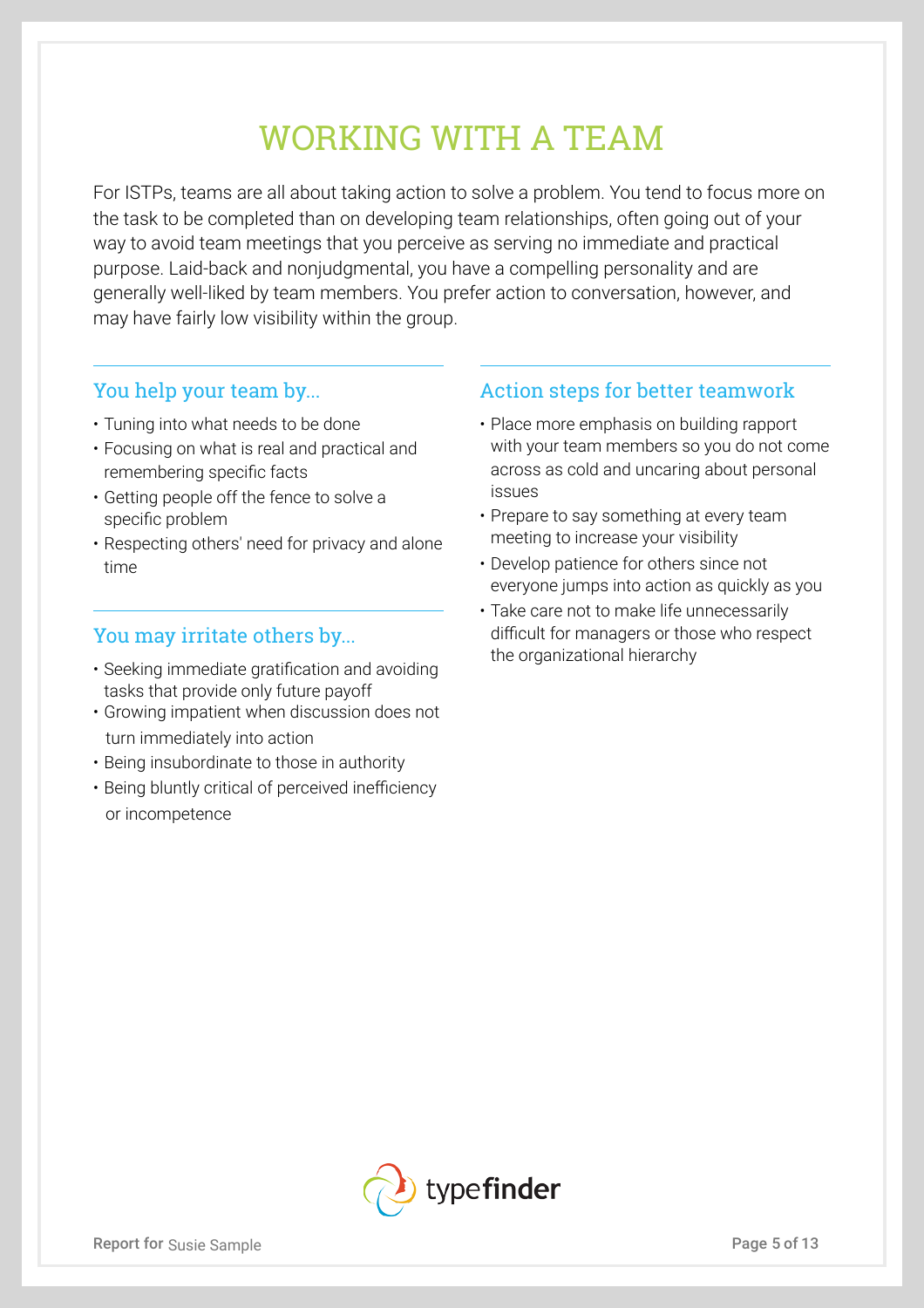## COMMUNICATING WITH OTHERS

People of few words, ISTPs tend to communicate through action and show little interest in chit-chat and social niceties. You use unpretentious language to convey your ideas and prefer to receive clear, unbiased information in return, or better still, to stop talking and get on with it. When communicating, you prefer written reports to talking in person. Some may appreciate your brevity; others may perceive that you are indifferent or disinterested in the conversation.

#### Key communication strengths

- You get straight the point and focus on action rather than lengthy discussion
- You provide straightforward and practical feedback to people without being overtly sympathetic
- You are observant and skilled at picking up on others' body language
- You say it how you see it; people know where they stand with you

#### Areas of possible misunderstanding

- You are primarily concerned with the immediate problem and may lose interest if the conversation becomes too abstract or conceptual
- You have no patience for long-winded speeches and may shut down a conversation before the other person has made their point
- You may offend your audience with your direct and succinct communication style
- Others may have to work very hard to draw you out of your shell

## Action steps for improving communication

- Practice active listening skills so you are clear about what the other person is really saying before you move to action
- When communicating, be sure to include human experiences as well as the necessary facts and data
- Develop patience with broad ranging discussions
- Be prepared to open up and share information about yourself and your ideas since this allows you to connect with your audience

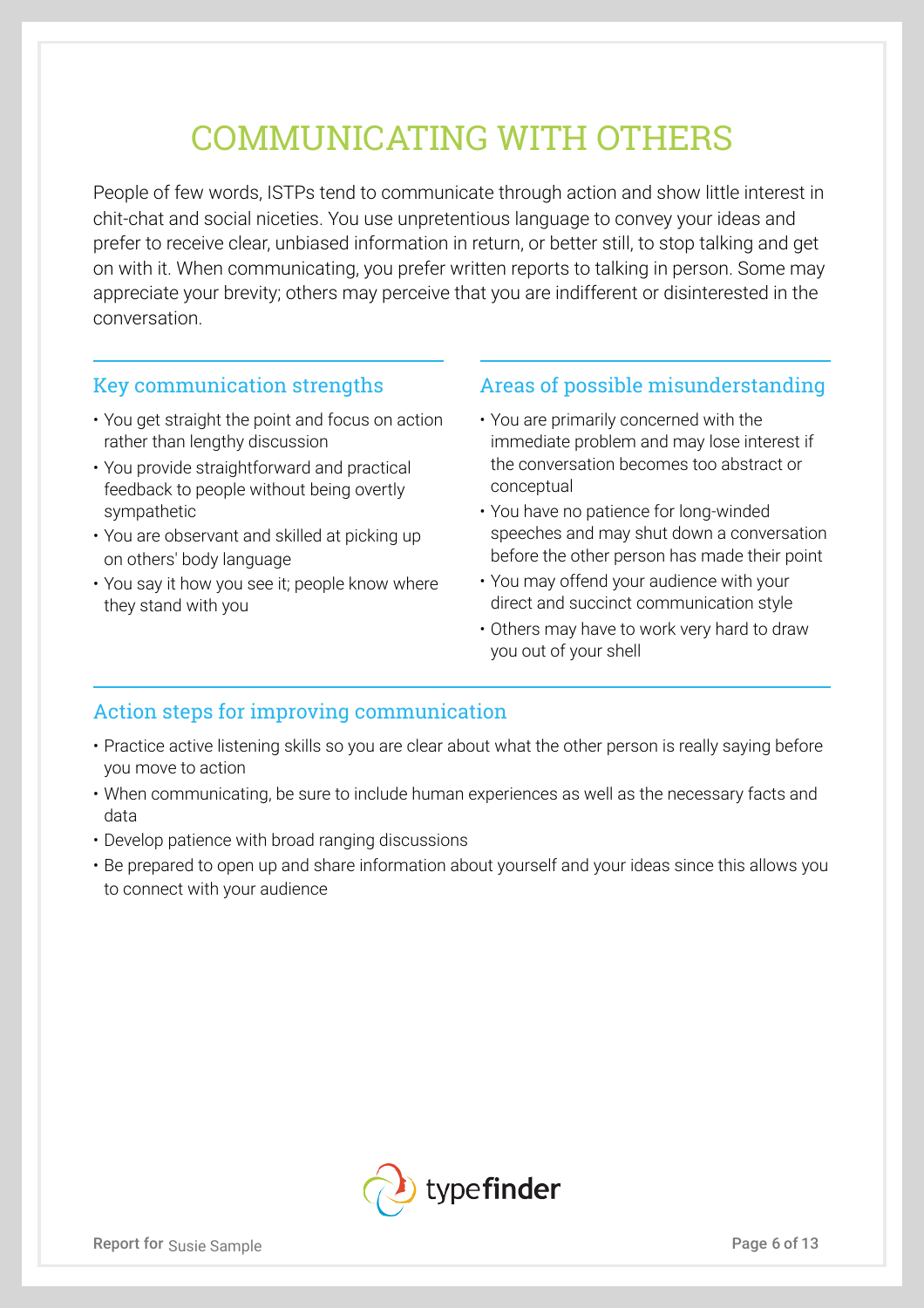# MANAGING CONFLICT

Practical and realistic, ISTPs take working life in their stride and are rarely threatened by conflict or criticism. You would rather not bother with emotional situations but recognize that they, like everything else, are a problem to be fixed. You remain calm and level-headed during conflict, refusing to bear grudges or continue the dispute for longer than is strictly necessary. You are not naturally in tune with what others are feeling, however, and may miss the emotional nuances of a conflict.

### You help others by...

- Treating people in a fair and equitable manner
- Remaining emotionally impervious in conflict situations
- Bringing calm, patience and objectivity to high-pressure situations
- Providing harsh truths and criticism where necessary, although you generally are not interested in doing so

#### You may irritate others by...

- Failing to take account of emotional needs in a conflict situation
- Appearing cool and uncaring about the impact of the conflict on others
- Refusing to get involved in conflict where you perceive it is too bothersome
- Deliberately stirring things up to create excitement

#### Conflict may be triggered by...

- Unnecessary bureaucracy that inhibits your personal freedom
- Challenges to your competence
- Illogical procedures or emotional people

## Action steps for conflict management

- Acknowledge that some colleagues may need emotional support to guide them through the conflict situation
- Be careful that you don't dismiss people who need a more comprehensive understanding of the issues and/or time to work through their feelings
- Consider ways to resolve conflict solutions that are both practical and meet the needs of others
- Take additional time to develop rapport with the people involved in the conflict situation since this will help you see the impact of your behavior on others

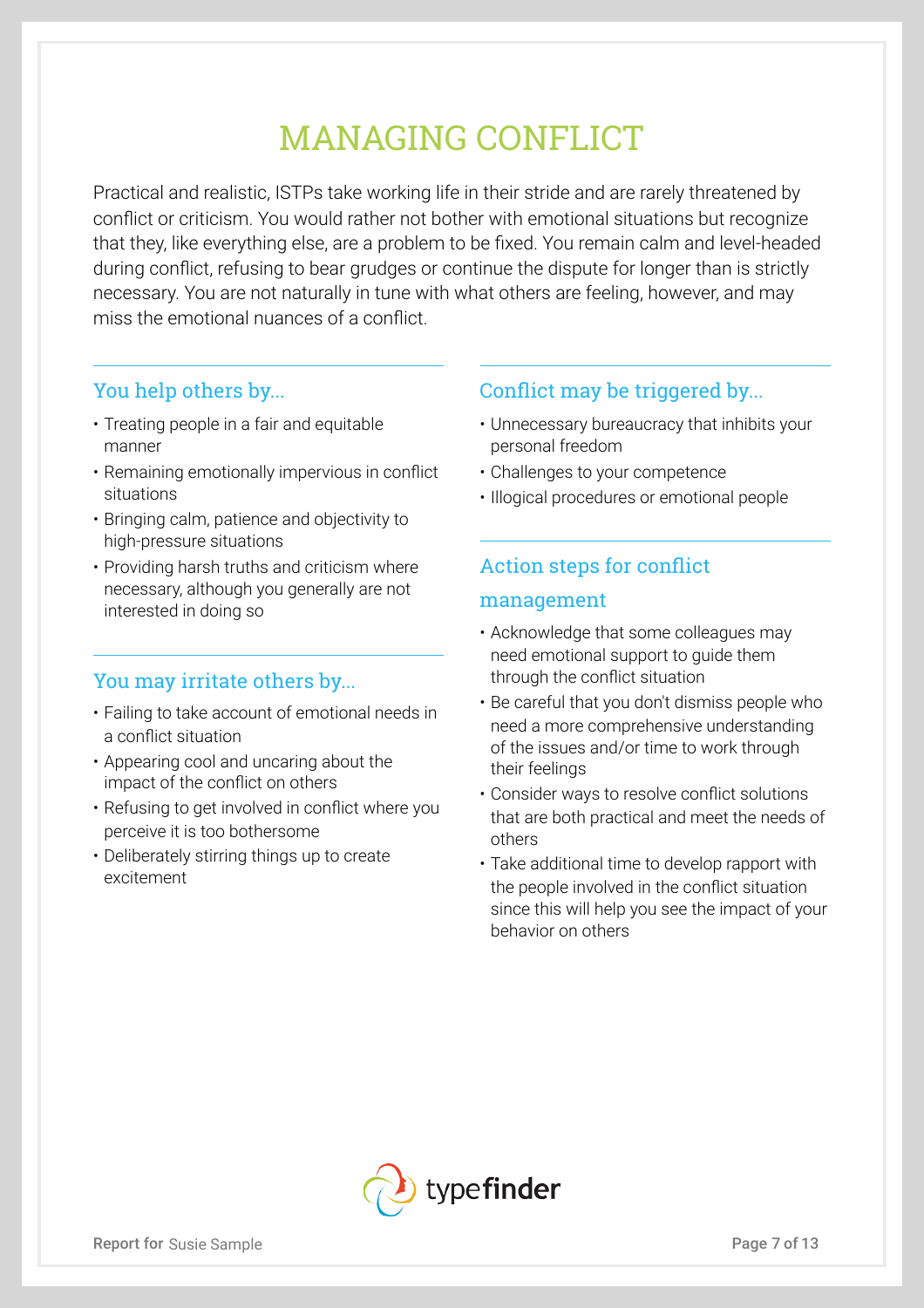## TAKING THE LEAD

ISTPs are good technical leaders who focus on the job to be done and respond quickly when trouble is on the horizon. An enthusiastic "doer," you enjoy tackling operational matters but may struggle with strategy and long-range planning. Your biggest contribution as a leader is the ability get the job done with the least possible fuss, especially in a crisis. In the long-term, your goal is to build a reputable organization known for its practicality, productivity and performance.

#### How you inspire others

- You foster an action-oriented, "can-do" environment that encourages participation
- You are approachable, flexible and open to suggestions from others
- You strive to create an informal, casual and democratic culture where ideas are freely shared and valued
- You expect all people to contribute equally

#### How you make things happen

- You are not interested in controlling people, preferring to give employees the flexibility and freedom to do things their own way
- You marshal resources, people and energy to solve operational problems
- You are prepared to take risks but will generally look before leaping
- You are hands-on and will often participate in the accomplishment of tasks
- You have no difficulty dropping what you are doing to assist in more pressing matters

#### Developing your leadership style

- Think about how possible solutions might affect the organization in the future and add this longrange view into your decision making
- Acknowledge that your hands-on style may be confusing for some people who need clearly defined roles and responsibilities for doing their job
- Be willing to analyze the root causes of problems so you don't engage in crisis management
- Take care that you do not get bored and move on to the next challenge before the immediate problem is properly resolved

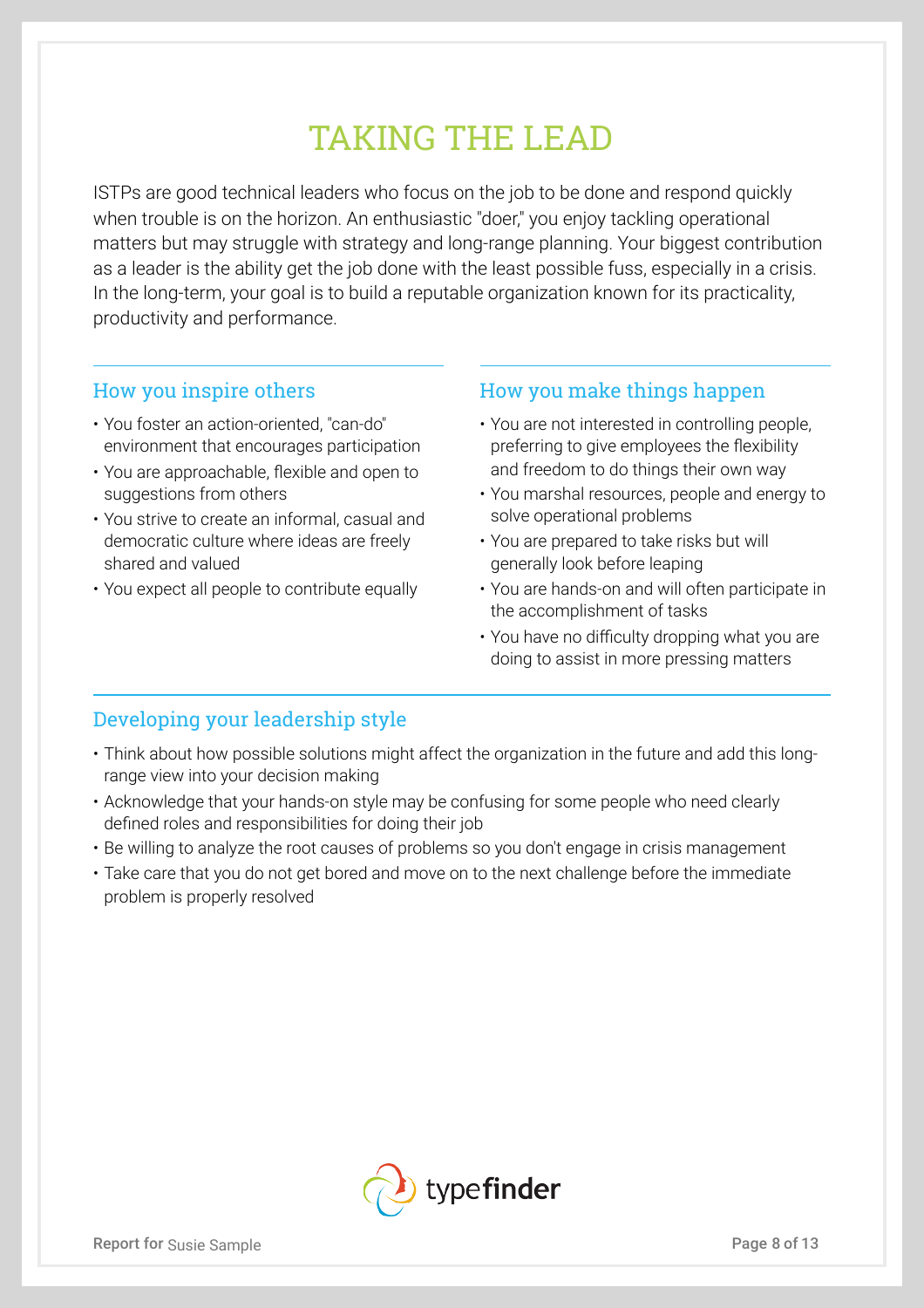## MAKING DECISIONS

ISTPs focus their decision making on the problems immediately in front of them with a solid review of the facts. You excel at solving technical problems and use your attention to detail to discover how things work in anticipation of finding a solution. Independent and determined, you rarely talk through your thought processes and come up with your best decisions when spending time on your own. Co-workers may be surprised when you present them with a done deal.

#### Your decision-making strengths

- You make practical decisions that are grounded in common sense
- You thoroughly evaluate all options and ideas before acting
- You recognize when additional information is needed and know where to get it
- You are comfortable making decisions on your own

Your decision-making challenges

- You tend to focus on immediate realities and may not see the future implications of your decisions
- You give priority to efficiency and may fail to consider how decisions will affect people on an emotional level
- You may under-research the options in your desire to economize the work effort
- You may be so confident of your internally thought-out decisions that you fail to consider opposing viewpoints

#### Action steps for improving decision making

- Use others to help you look for a more strategic, long-term solution rather than a quick fix
- Learn to examine how people will be affected by a course of action and add this understanding to your decision making
- Be willing to do more background research to discover all the facts
- Make sure the team has spent time discussing all the consequences and possibilities before implementing a decision

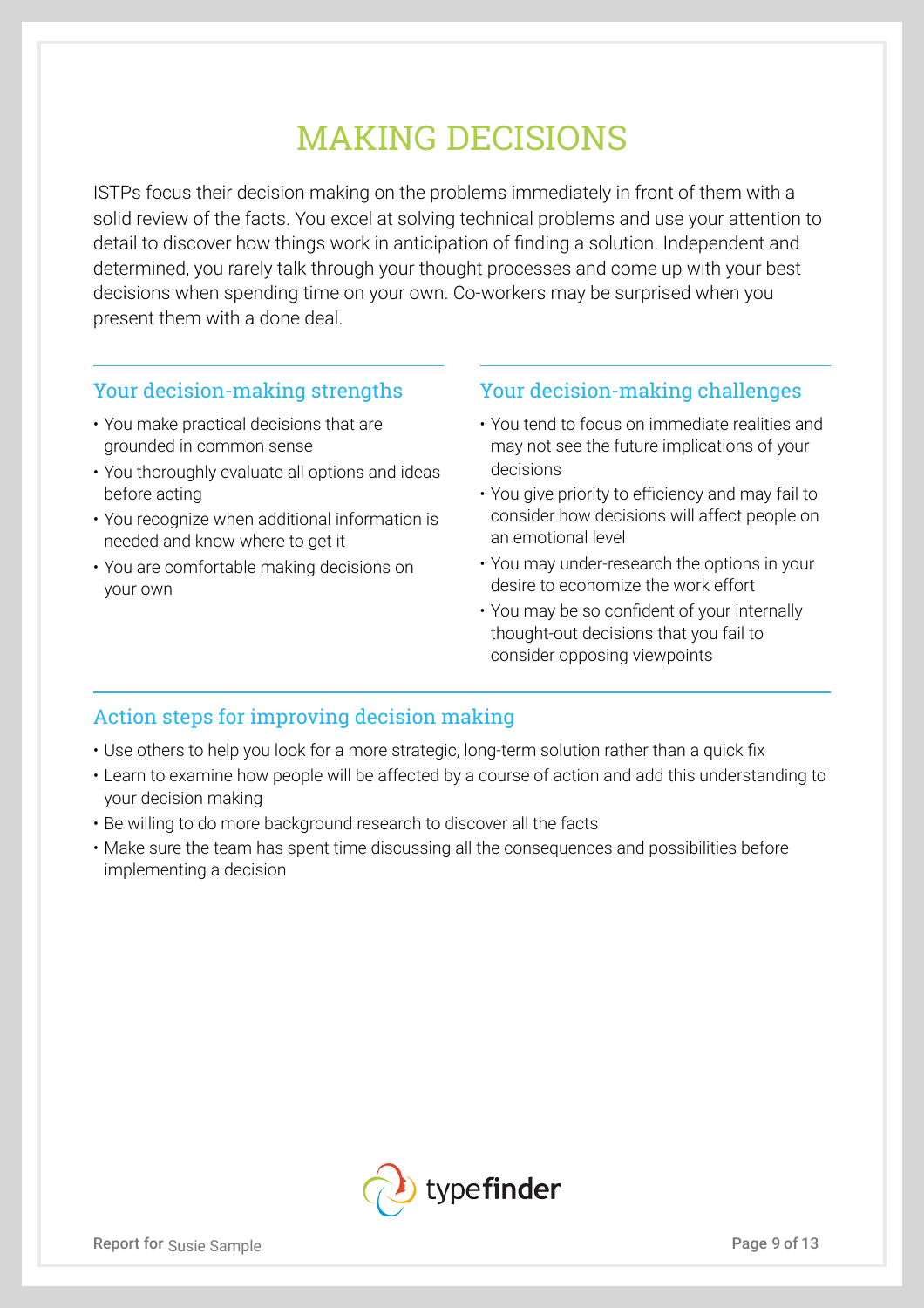## GETTING THINGS DONE

ISTPs like to see immediate results from their efforts and have a knack for finding shortcuts to completing a task. You work in bursts of energy, often operating more from impulse than organization and plans, and do not hesitate to cut through bureaucracy that is getting in your way. Impatience can be a problem, however, and you may become extremely irritable when faced with excessive planning, postponements and delays.

#### You help others by ...

- Adapting your work to meet immediate needs, flexibly responding to situations when they occur
- Organizing data in a way that makes it understandable
- Troubleshooting immediate problems and finding quick fixes
- Using your common sense

#### You irritate others by ...

- Jumping into action before a plan is developed
- Dealing with problems as they arise rather than focusing on long-term results
- Moving on before completion and leaving a task unfinished
- Persistently bending the rules

#### Action steps for improvement

- Spend additional time in the planning stage of a project so you are clear of your role and responsibilities
- Be careful that you do not focus so much on daily processes that you neglect to consider future needs and possibilities
- Find ways to complete tasks within a shortened timeframe to reduce the possibility that you will lose interest before you finish
- Use the proper organizational tools to map out a sequential blueprint for accomplishing tasks, instead of relying on vague plans

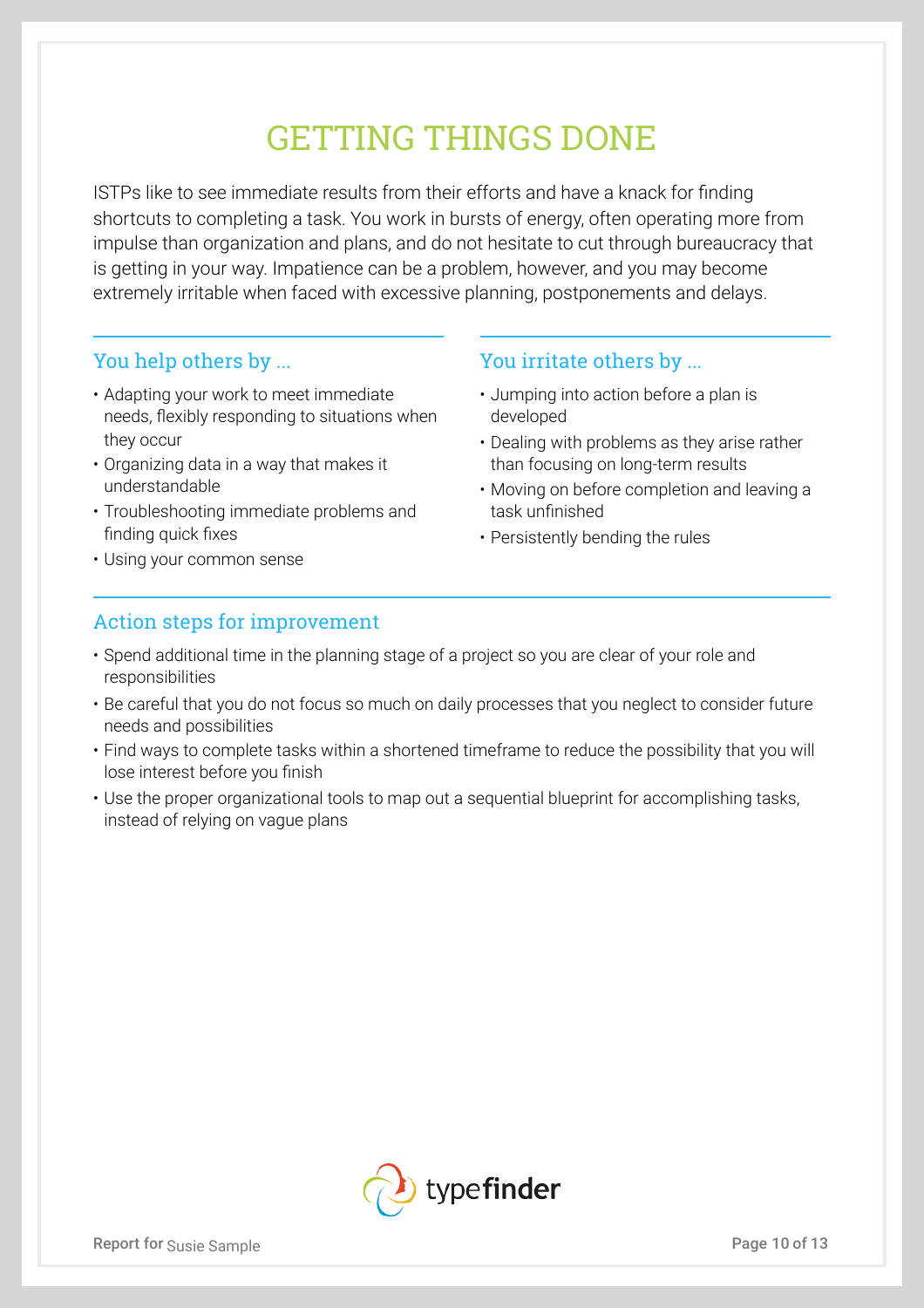## GROWTH AND DEVELOPMENT

ISTPs are practical individuals who learn through doing. You enjoy study when the information can be applied to immediate problems and this can be demonstrated through case studies and real-life results. As an Introvert, you prefer to learn on your own and at your own pace. The less study you have to complete, the greater your engagement.

#### Your learning is improved when...

- The learning material offers practical solutions to immediate problems
- The learning program is laid out in a structured and straightforward way
- You are physically engaged in the learning, for example, and are able to practice the problem and observe the results

#### How you view change

- You are very comfortable with change and enjoy the stimulation associated with unpredictable situations
- You remain calm in a crisis and typically enjoy handling chaos and making practical decisions
- You think on your feet and feel confident in your ability to handle problems as and when they occur
- Throughout the change period, you focus on immediate results and may not have a grasp of the bigger picture

#### Your learning is hindered when ...

- The material is complex or presented in a nonlinear fashion
- The material is purely conceptual and has no direct relevance to immediate problems
- There are no opportunities to apply your learning to real-world tasks
- You feel that you are being lectured to

## Opportunities for personal growth

Significant growth may be achieved by developing the traits and preferences that are underdeveloped in your personality type, such as:

- Considering the longer-term implications of your actions
- Appreciating the value of existing protocols that work well
- Developing the habit of planning, sticking to schedules and following through
- Considering others in your decision making
- Improving your networking and social skills

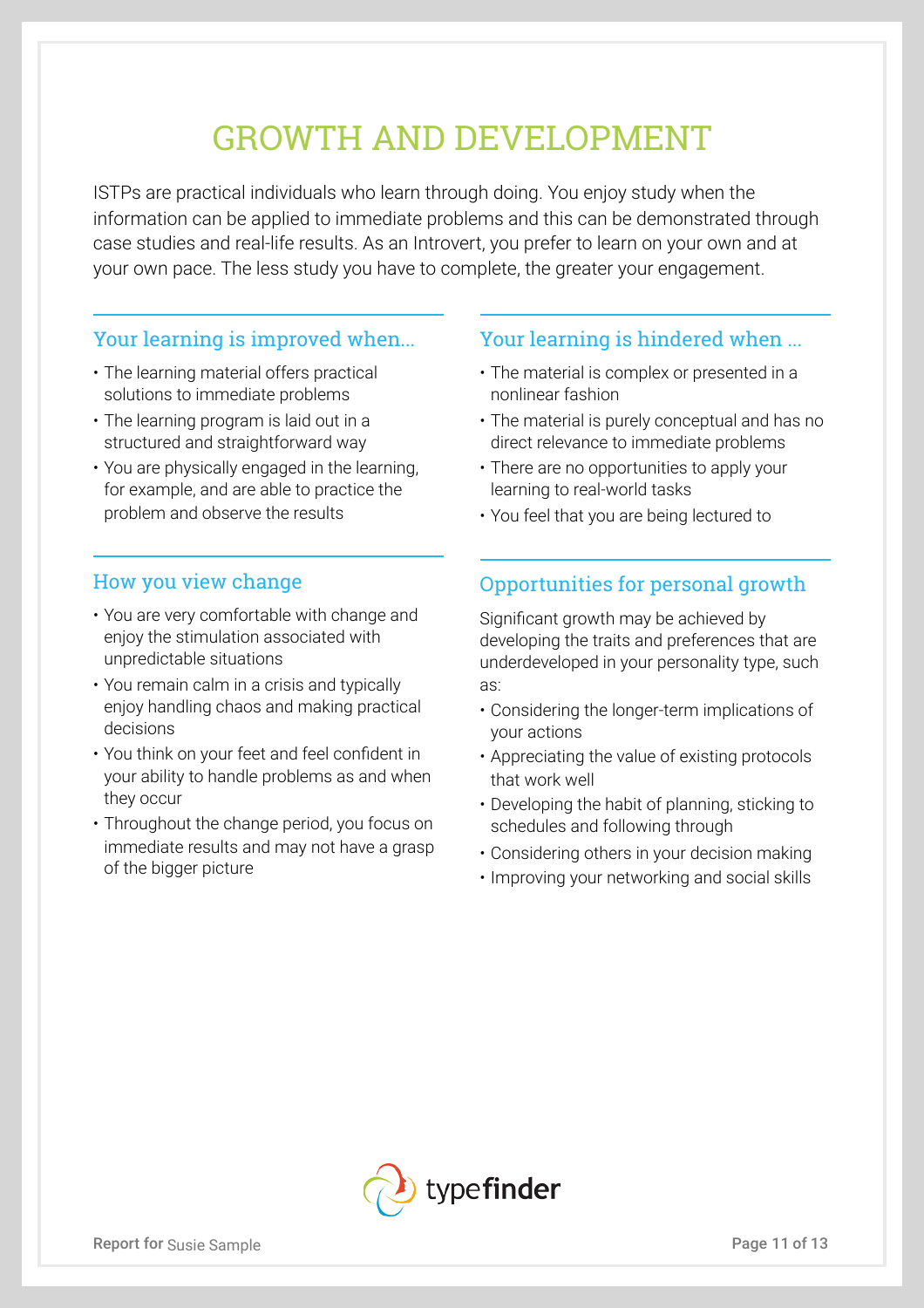## COPING WITH STRESS

Relaxed and cool under pressure, ISTPs typically have low stress compared to other personality types. Excessive stress can cause certain aspects of your personality to become exaggerated. You may have trouble setting priorities, acting rashly in order to get everything off your plate. You may become cynical, refusing to consider possibilities that cannot be viewed through the lens of unwavering logic. Or you may turn on others, becoming critical, judgmental or aggressive in your approach.

You may not always be able to control the stresses in your work but learning to deal with them constructively can help to minimize these adverse reactions.

#### Events that may trigger stress

- Working within a highly structured, rigid or bureaucratic environment
- Being asked to develop future plans and commitments
- Working with people you perceive to be incompetent
- Situations that cannot be dealt with through logic

#### Best ways to respond to stress

- Engaging in fun, independent activities away from the stressful situation
- Putting faith in your ability to logically analyze the problem
- Spending time on your own to re-energize
- Focusing on the problem at hand

#### Others can help you by...

- Encouraging you to engage in a spontaneous, fun and physical activity
- Giving you the space to work through the stressful situation without distracting you
- Helping you focus on the present problem to regain normalcy

#### Worst ways to respond to stress

- Trying to behave out of character, such as resolving to make long-term plans or engage heavily with others
- Obsessing about situations you have no control over
- Burying your head in the sand

#### Others may make things worse by ...

- Criticizing you for not behaving in your usual laid back, optimistic manner
- Repeatedly asking, "How are you feeling?"
- Giving you advice
- Reacting emotionally or imploring you to connect with your feelings